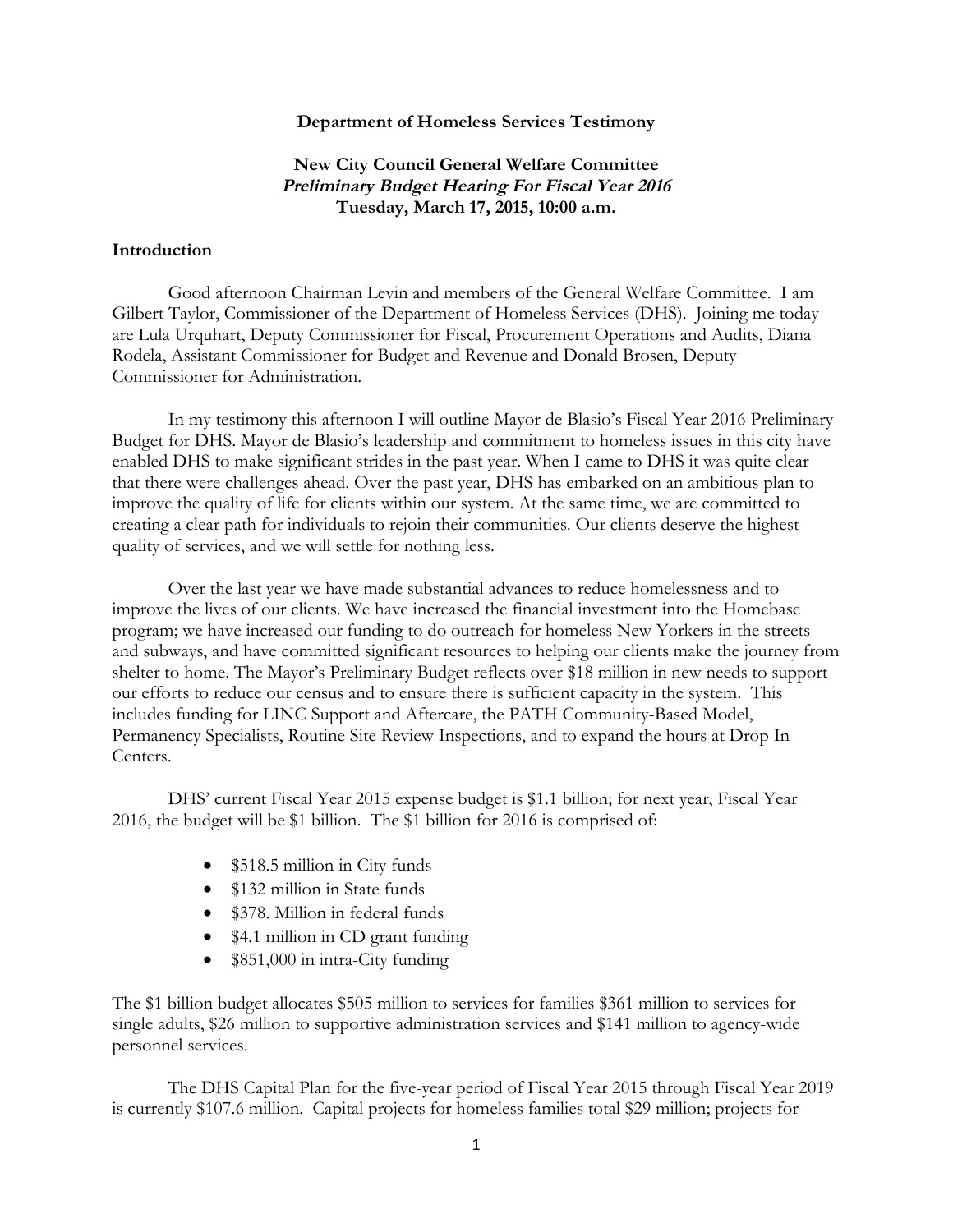single adults total \$56 million; \$12.9 million has been allocated for administrative supportive services; and \$9.3 million is designated for City Council-funded projects.

As you know, this Administration truly believes we have a tale of two cities. New York City is facing pronounced economic inequality because of low wages, the lack of affordable housing, and the increased cost of living. Today approximately 46-percent of New Yorkers live near poverty and approximately 22-percent live below the poverty line. The reality of this income inequality, combined with the drivers of homelessness such as eviction, domestic violence, and overcrowding, manifests itself in the City's shelter system. At DHS we have a commitment to reducing homelessness and improving lives for all our clients.

On Monday, March 16th, DHS' total shelter census was 57,727 including over 24,000 children living in shelters throughout the five boroughs. With our \$1.1 billion budget we have the opportunity to substantially enhance our programmatic efforts and to develop effective strategies to reduce our census. We recognize that we must use every tool at our disposal to get our clients out of shelters and into permanent housing.

To that end, DHS recently introduced its 2015-2017 Operational Plan, which will be a roadmap for how our agency will do its work going forward. The Operational Plan delineates five goals: prevention, outreach, shelter, housing permanency, and organizational excellence. The plan encompasses the entirety of the work being done at DHS which is to guide clients on their journey home. The Operational Plan seeks to build upon and refocus our efforts to assist New Yorkers who are threatened with housing instability and homelessness. The plan requires us to coordinate services across the DHS system of care, use our existing resources to best serve our clients, improve case management, and identify long term-sustainable strategies to reduce our census and assist clients to achieve housing self-sufficiency.

## **Prevention Services**

As I've testified to previously, prevention is the cornerstone of DHS' efforts to combat homelessness. We believe that shelter is a last resort. In collaboration with our partners, we provide comprehensive services that combat the many drivers of homelessness.

Our Homebase Prevention Program is nationally-recognized and proven to be 95-percent effective in helping clients remain stably housed and out of shelter. In FY15, a \$20 million investment allowed us to increase Homebase's offices from 14 to 23. These are located in the neighborhoods where DHS sees the largest number of shelter entrants. We know Homebase works, which is why we recently launched our largest media campaign called "Imagine" to raise public awareness of Homebase and the prevention services it offers. The "Imagine" campaign is targeted to the communities with the most shelter entrants and urges those at risk of homelessness to reach out for assistance, before shelter is the only remaining option. We are being extremely aggressive in our marketing efforts for Homebase with ads featured on subways and buses, local establishments, faith-based institutions, and community based organizations. In addition, we have recently launched a 30 second television ad for there to be greater awareness of the program and what it has to offer.

DHS is also seeking to strengthen our work by pursuing a new community based family shelter intake model. The Community-Based Demonstration Project for PATH (Prevention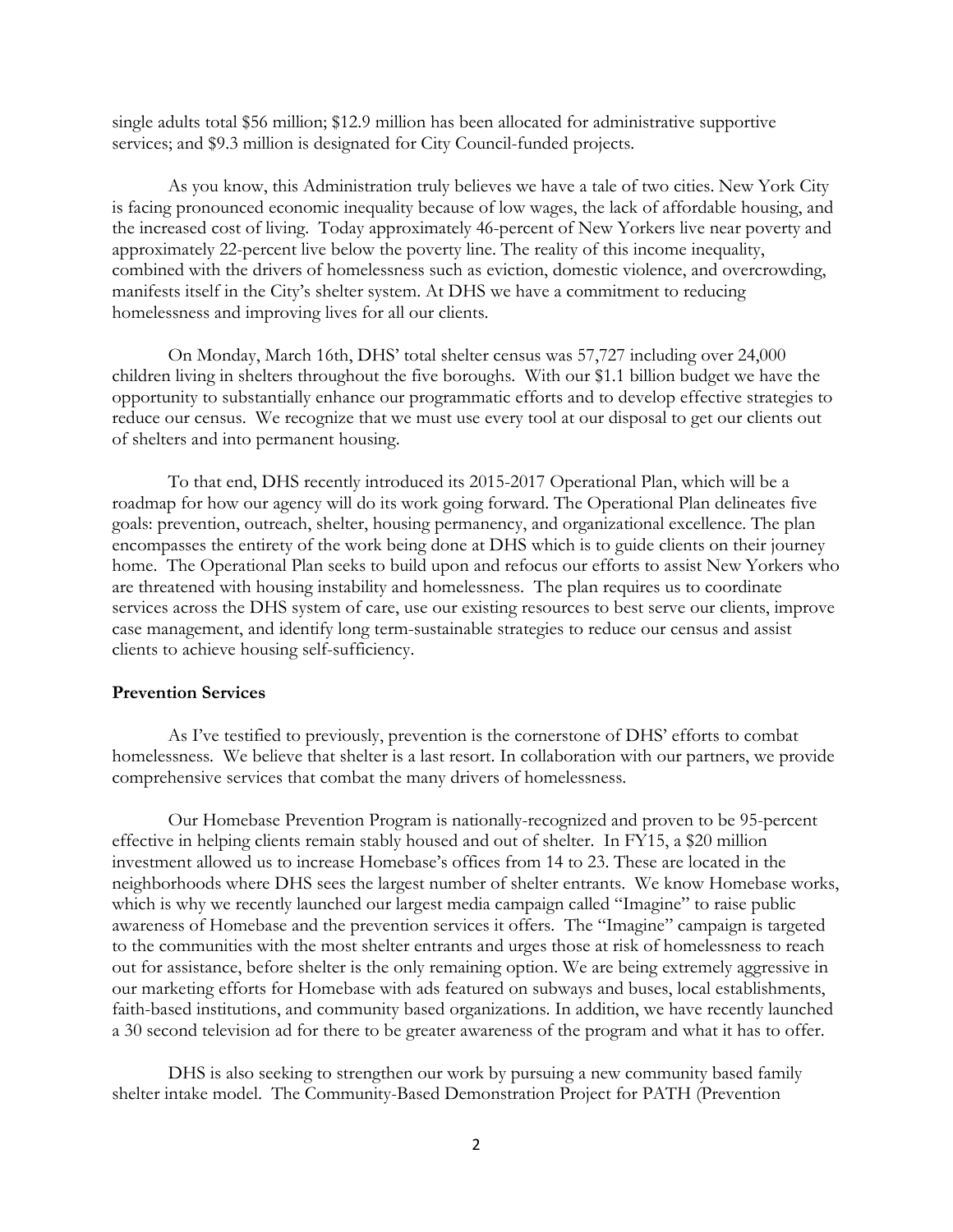Assistance and Temporary Housing) aims to improve services to families, with the ultimate goal of keeping them stably housed in their communities of origin and making shelter an option of last resort. Instead of using a single point of access for family intake as we do now, we will be opening additional family shelter intake offices – with an emphasis on prevention first- in four of the five boroughs, which will be co-located with HRA and Homebase. Community-based family shelter intake will allow for a more effective diversion model focused on counseling, prevention, and other resources in a community-based context in order to enable families to remain stably housed in their own boroughs and neighborhoods.

In addition to the prevention and diversion efforts being made through Homebase and the new community based family intake model, DHS received \$200K in funding to enhance diversion efforts at the front door of the single adult system. These funds are administered through our partnership with Palladia Homebase, which provides on-site diversion services and aftercare. The clients will continue to receive these benefits if they remain out of shelter and maintain regular contact with the provider for aftercare services. We have been able to rapidly return clients to the community who we otherwise would not have been able to divert.

## **Street Outreach**

In addition to prevention, DHS is committed to serving all unsheltered individuals across the city. This work came into particular focus this past winter, one of the coldest on record. Throughout the city, we deployed teams around the clock to encourage people living on the streets and in subways to move into transitional and permanent housing. We have expanded our street and subway outreach work within the past year, and developed a network of transitional housing specifically to serve this population.

DHS added more Safe Haven and stabilization beds to our system in FY15. Stabilization beds provide an alternative housing option for individuals who are unwilling to enter traditional shelter. Safe Havens are shelter options for street homeless individuals who do not want to enter traditional shelter. Clients are referred to Safe Havens by outreach teams, who prioritize Safe Haven beds for street homeless individuals who are the most vulnerable and who have been outdoors for the longest period of time. DHS has also increased its efforts to work collaboratively with community organizations and religious institutions across the City to help expand the reach of this valuable program.

Similar to Safe Havens, DHS also added stabilization beds, which are also a low-threshold shelter option. Outreach providers are able to place clients directly from the streets into these beds and provide on-site services. There are 545 Safe Haven beds and 326 stabilization beds in the DHS system. Street homeless clients also have access to overnight respite beds, which are linked to dropin centers at houses of worship. These respite beds are usually located in extra spaces at churches or synagogues and are staffed by volunteers who provide dinner and breakfast.

Last year, as part of a new contract with the MTA, DHS combined funding with the MTA to invest \$6 million for outreach services to be provided in all 468 subway stations. DHS now has outreach teams working in subways 24/7, ensuring that all subway stations and train cars are assessed for homeless activity on a routine basis. Thus far we have been able to successfully place 30% of these chronically homeless individual into shelter, which is a significant increase from the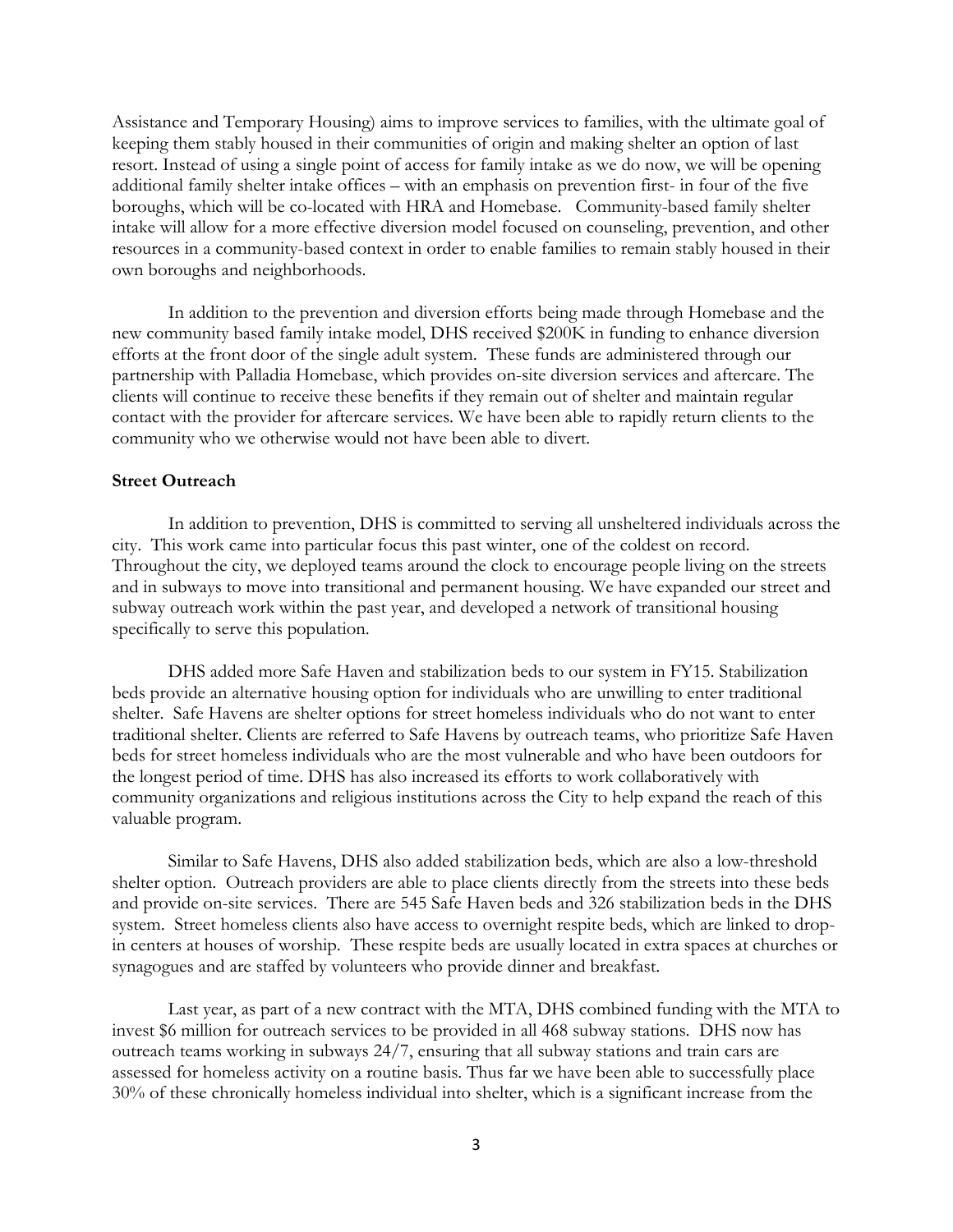previous year. Our goal is to get as many people as possible off of the streets and subways and into shelter.

# **Shelter**

Providing shelter and social services for those in need continues to be DHS' core function and mandate. We provide temporary, emergency, and safe transitional housing to eligible families and all individuals presenting needing shelter.

# Social Services

DHS is seeking to improve social service delivery in shelter by creating a new model of practice. Using already established methods, the new model will be a four layered approach to providing quality services to all clients in shelter.

This model of practice will require that going forward all DHS shelter providers use the following things in their work with DHS clients.

- 1. Consistent and comprehensive documentation in the Client Assistance and Rehousing Enterprise System (CARES)
- 2. Critical Time Intervention Services.
- 3. Rapid Rehousing Techniques and Principles
- 4. Motivational Interviewing Techniques and Best Practices in work with Clients.

The CARES System (Client Assistance and Rehousing Enterprise System) is an electronic case management system that is used by all DHS providers and direct run shelter staff to document all work that is being done with clients who we serve. We will be strengthening case work documentation requirements throughout the system and upgrading the CARES system itself to keep pace with practice refinements that will be taking place within the agency. All case management services provided to clients are required to be documented in CARES.

Critical Time Intervention is an evidence-informed model of practice used to work with homeless clients. NYC will be using two versions of CTI in our practice with clients in shelter. A full intensity version of CTI will be delivered to clients who have the most substantial barriers to housing and who are most likely to return to shelter after locating permanent housing. A lesser intense version of CTI will be made available to all clients who are in temporary emergency shelter. CTI is a means by which customized services can be offered to families and individuals so that they can exit shelter into permanent housing faster. An assessment tool will be used to determine the level of CTI required.

Principles and best practices of Rapid Rehousing will be incorporated into all of our work with clients in shelter. Now that there are more housing resources available to assist homeless New York City residents to exit shelter- we will require that rapid-rehousing efforts be pursued more aggressively for all clients in our shelter system. Rapid re-housing will include identifying a housing resource and will begin as soon as an individual enters shelter.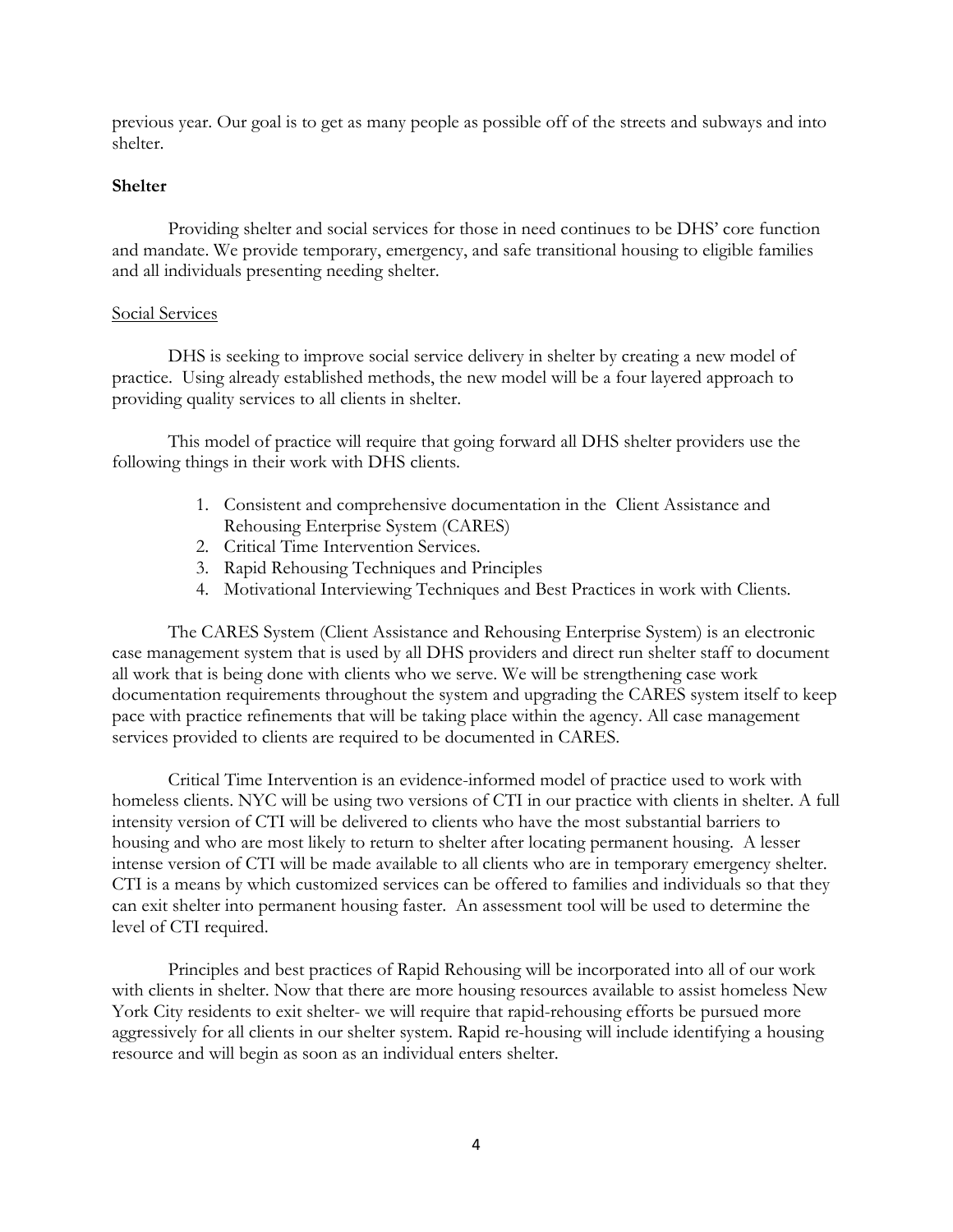Motivational Interviewing techniques will be incorporated into our system-wide work with all clients in shelter. This practice of meeting clients where they are at and focusing on collaborative conversations with clients to strengthen their motivation and commitment to change is at the center of Motivational Interviewing. It is a person-centered counseling style that is not directive, but rather allows the client to identify his/her own needs to achieve change; in this case permanent housing. This method of delivering services has demonstrated success in helping clients achieve their goals across many systems. As such it permeates all layers of our proposed model of practice.

The combination of all four of these elements will strengthen our system wide work and will improve outcomes for our clients.

DHS will also be creating Permanency Specialist Teams within the agency to work with program and shelter staff to support their work of helping clients to obtain housing independence. These highly trained teams will be comprised of 30 licensed social workers who will review cases; offer technical assistance to providers and DHS staff and will support agency efforts to create Independent Living Plans for all clients in shelter. The Permanency Specialist Teams will also be available to support our agency after care efforts to connect clients to community based supports and services to help them maintain housing

The continued support of the Safety First Team is a major part of this Administration's vision and efforts to improve shelter conditions and social services. As my staff testified to on February 27th, the safety of all children in shelter is of the utmost importance. Due to the significant number of children in our system it is critically necessary that our agency be attentive to child safety and well-being. The additional 19 Safety First Social workers will engage and assess high risk families with children to determine an appropriate plan of action and services when needed. The Safety First staff will coordinate with DHS Family Services and shelter providers through case conferencing, effective case management, coaching, and interventions to support the family in keeping children safe with their parents and caretakers while they are in shelter. The Safety First staff will identify necessary services and interventions to assist families in need.

#### **Shelter Conditions**

Preventative maintenance and necessary repairs are essential components of our agency's work to improve shelter conditions for individuals and families within our system. As such, DHS has expanded its budget for maintenance and repair work. The Routine Site Review Inspection (RSRI) is DHS' primary tool to inspect and assess the physical plant conditions of our shelters to ensure that they are in compliance with codes, regulations and laws governing Temporary Housing. The RSRIs allows our agency to evaluate providers' use of City funds budgeted for the maintenance of shelters. The RSRI also identifies problematic building conditions. Preventative maintenance can be used to minimize larger issues down the line, and has recently been revamped to more efficiently predict the physical plant needs of shelters. Additionally we recently updated and strengthened our agency's policy guidance on shelter inspections to raise standards across our system. We are also in the process of creating a new regulatory compliance unit to ensure that appropriate and safe conditions are maintained at all of our sites.

As part of the Mayor's "One City" initiative to reduce energy costs by nearly 30-percent, expanding our in-house preventative maintenance programs will help further the work by properly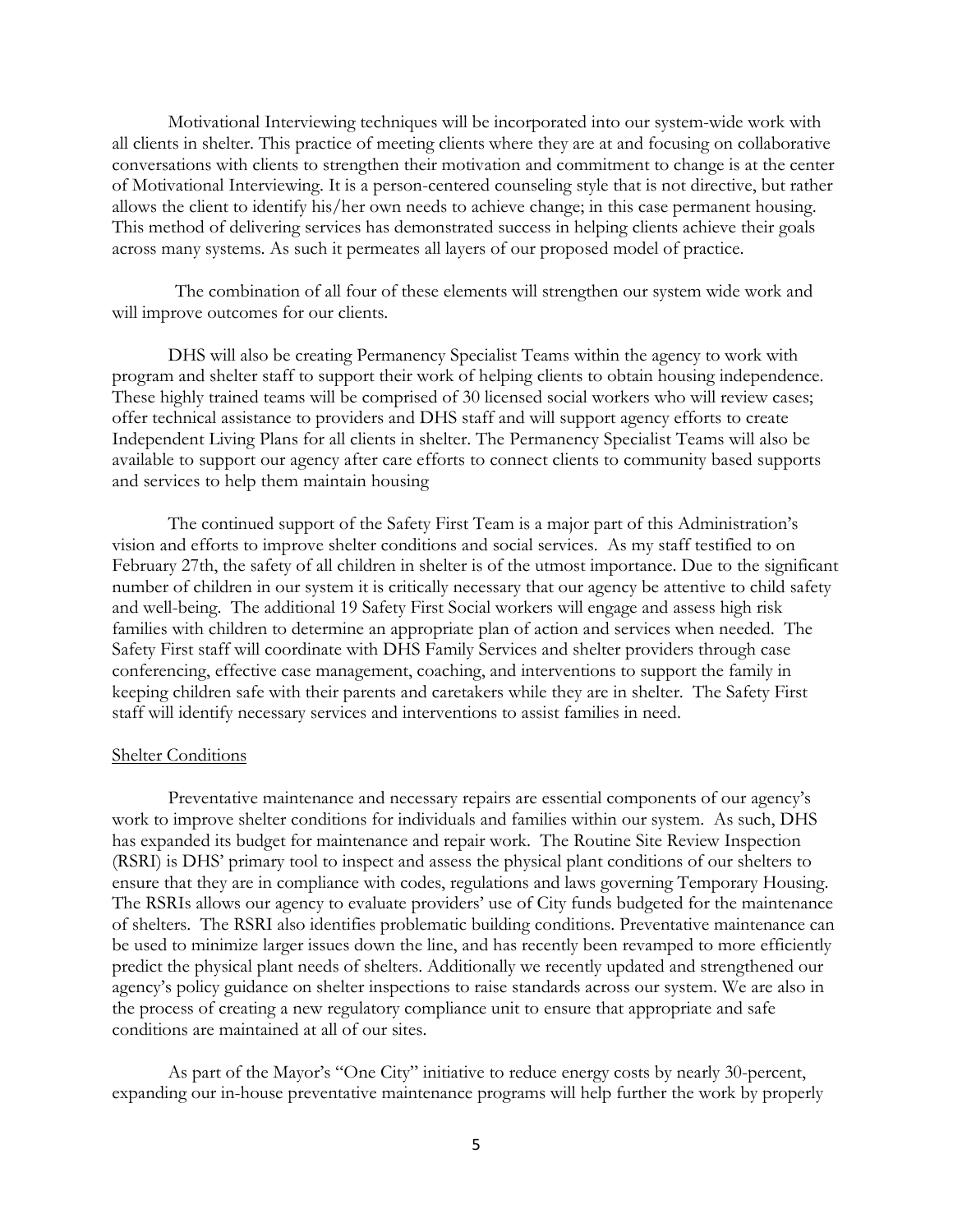maintaining and replacing mechanical systems with new and improved technologies. In doing so, DHS will see a reduction in equipment failures as well as a reduction in fuel usage and costs. With the investment of Capital Funds, DHS will be able to maintain its investment in new mechanical equipment and ensure its full life expectancy.

We want to also ensure that all viable shelter sites are contracted and that such contracts contain provisions for active enforcement of any code or regulatory violations. DHS has reviewed lease and other site control agreements between provider agencies and landlords to ensure that they contain repair clauses and have language consistent with the standards promulgated in the shelter Inspection Policy and Procedure. During the FY16 contracting process, DHS will review contract language with provider agencies and will ensure that there is a separate allocation for ongoing maintenance and repair. A contract clause will be included prohibiting providers from using these funds for non-related maintenance expenses. DHS understands that we are judged by the performance of our shelter providers, and we are establishing clear expectations and accountability for all who do this work.

## **Housing Permanency**

The LINC rental assistance program helps move individuals and families who need additional assistance from shelter into permanent housing. Our Homebase Program provides initial support to all clients who exit shelter with LINC vouchers.

- I. LINC I assist families in shelter who are working full-time but are unable to afford stable housing on their own to relocate from the City shelter system.
- II. LINC II assist families in shelter with multiple shelters that need additional assistance and support.
- III. LINC III provide rental assistance for families recently affected by domestic violence.
- IV. LINC IV assist single adults and adult families shelters, safe havens and drop in centers that are working that include someone who is age 60 or above.
- V. LINC V assist single adults and adult families in shelters, safe havens and drop in centers that are working
- VI. LINC VI assist families with children who exit shelter by moving in with relatives or friends

For LINC I families and LINC V single adults, the Human Resources Administration's (HRA) employment vendors will be available to support these clients with after care when they exit shelter.

We have been granted \$2.1 Million for LINC II Family Aftercare Services in FY2015 and 6.3 million in 2016 to support families who have multiple shelter stay. DHS issued a Request for Proposals and awarded four providers with contracts to deliver aftercare services following the Critical Time Intervention model.

LINC III families can receive services from HRA's Non-Residential DV Service contracts. For LINC IV, DHS is in discussions with the Department for the Aging (DFTA) to provide aftercare support to seniors, singles, and adult families, through their subcontract providers.